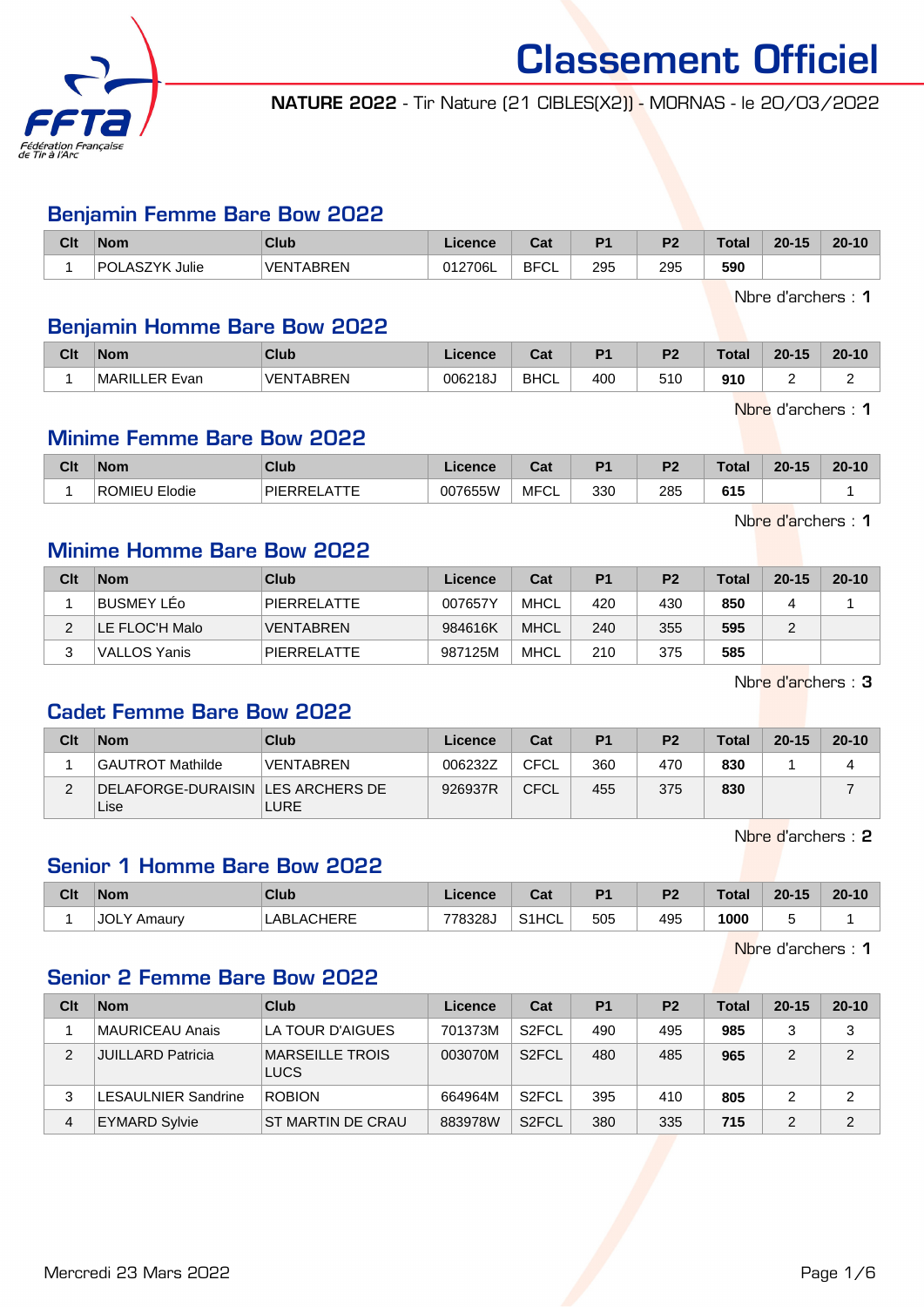

NATURE 2022 - Tir Nature (21 CIBLES(X2)) - MORNAS - le 20/03/2022

## Senior 2 Femme Bare Bow 2022 (Suite)

| Clt    | Nom                     | Club           | Licence | 2.4<br>⊍a                | D <sub>4</sub> | D <sub>2</sub> | <b>Total</b> | $20 - 15$ | $20 - 10$ |
|--------|-------------------------|----------------|---------|--------------------------|----------------|----------------|--------------|-----------|-----------|
| -<br>w | <b>GARREYN Isabelle</b> | <b>CHORGES</b> | 973744T | S <sub>2</sub> FCI<br>◡∟ | 260            | 310            | 570<br>$ -$  |           |           |

Nbre d'archers : 5

## Senior 2 Homme Bare Bow 2022

| Clt            | <b>Nom</b>                    | <b>Club</b>                           | Licence | Cat                | P <sub>1</sub> | P <sub>2</sub> | <b>Total</b> | $20 - 15$      | $20 - 10$      |
|----------------|-------------------------------|---------------------------------------|---------|--------------------|----------------|----------------|--------------|----------------|----------------|
| 1              | <b>SCHILLE Sebastien</b>      | <b>SARREGUEMINES</b>                  | 391664X | S <sub>2</sub> HCL | 645            | 655            | 1300         | 10             | 3              |
| 2              | <b>CHAUVIN Bernard</b>        | <b>PEYNIER</b>                        | 888738V | S2HCL              | 635            | 650            | 1285         | 10             | 3              |
| 3              | <b>EYMARD Lionel</b>          | <b>MIRAMAS</b>                        | 860883T | S2HCL              | 615            | 660            | 1275         | 21             | 7              |
| $\overline{4}$ | <b>BERTHIER Jean-Philippe</b> | <b>ROBION</b>                         | 270474U | S2HCL              | 560            | 605            | 1165         | $\overline{4}$ | 3              |
| 5              | <b>CARON David</b>            | <b>MARSEILLE TROIS</b><br><b>LUCS</b> | 899342W | S2HCL              | 570            | 585            | 1155         | 6              | 4              |
| 6              | <b>FERRANDES Laurent</b>      | <b>ROBION</b>                         | 465087E | S2HCL              | 505            | 575            | 1080         | 2              | 5              |
| 7              | <b>BARNIER Christophe</b>     | <b>VENTABREN</b>                      | 708811X | S2HCL              | 495            | 550            | 1045         | 3              |                |
| 8              | <b>PERROUD Baptiste</b>       | <b>PIERRELATTE</b>                    | 943421H | S2HCL              | 495            | 510            | 1005         | 2              | 3              |
| 9              | <b>MALPEL Ludovic</b>         | <b>BONNIEUX</b>                       | 025531B | S2HCL              | 395            | 500            | 895          |                | $\overline{c}$ |
| 10             | CARJUZAA Cyril                | <b>MARSEILLE TROIS</b><br><b>LUCS</b> | 960385X | S2HCL              | 275            | 425            | 700          |                | 1              |

Nbre d'archers : 10

# Senior 3 Femme Bare Bow 2022

| Clt | <b>Nom</b>                     | Club            | Licence | Cat   | P <sub>1</sub> | P <sub>2</sub> | Total | $20 - 15$ | $20 - 10$ |
|-----|--------------------------------|-----------------|---------|-------|----------------|----------------|-------|-----------|-----------|
|     | <b>ROUX Christine</b>          | <b>VOLX</b>     | 814541W | S3FCL | 460            | 550            | 1010  |           |           |
| ◠   | KHOUNI Jamila                  | <b>PRIVAS</b>   | 880222N | S3FCL | 465            | 525            | 990   |           |           |
| ت   | <b>TRANCHIMAND</b><br>Roselyne | <b>BONNIEUX</b> | 362485F | S3FCL | 420            | 405            | 825   |           |           |

Nbre d'archers : 3

## Senior 3 Homme Bare Bow 2022

| Clt      | <b>Nom</b>                       | <b>Club</b>     | Licence | Cat   | P1  | P <sub>2</sub> | <b>Total</b> | $20 - 15$ | $20 - 10$ |
|----------|----------------------------------|-----------------|---------|-------|-----|----------------|--------------|-----------|-----------|
|          | <b>INORTES ALCARAZ</b><br>Michel | LE MUY          | 727294M | S3HCL | 590 | 560            | 1150         |           |           |
| <u>.</u> | MARTINEZ Pierre                  | <b>BONNIEUX</b> | 624739P | S3HCL | 430 | 425            | 855          |           |           |

Nbre d'archers : 2

# Senior 2 Femme Arc à Poulies nu 2022

| Clt | <b>Nom</b>     | Club          | ∟icence | $\sim$<br>val      | D <sub>1</sub> | D <sub>2</sub> | <b>Total</b> | $20 - 15$ | $20 - 10$ |
|-----|----------------|---------------|---------|--------------------|----------------|----------------|--------------|-----------|-----------|
|     | ARMADA Corinne | <b>ROBION</b> | 454248Y | S <sub>2</sub> FCO | 605            | 595            | 1200         |           |           |

Nbre d'archers : 1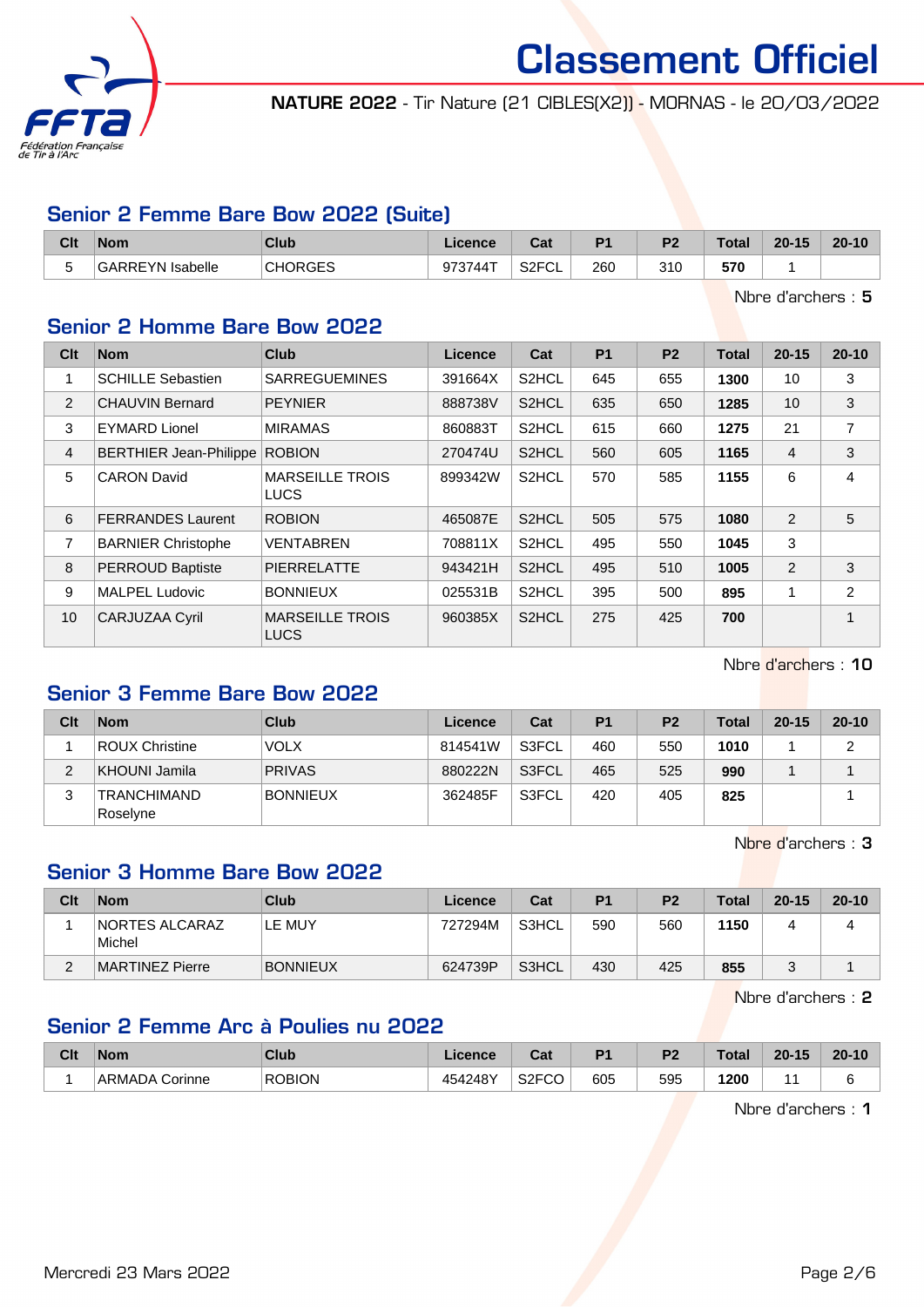

NATURE 2022 - Tir Nature (21 CIBLES(X2)) - MORNAS - le 20/03/2022

## Senior 2 Homme Arc à Poulies nu 2022

| Clt    | <b>Nom</b>    | <b>Club</b>   | Licence | Cat                | D <sub>1</sub> | P <sub>2</sub> | <b>Total</b> | $20 - 15$      | $20 - 10$ |
|--------|---------------|---------------|---------|--------------------|----------------|----------------|--------------|----------------|-----------|
|        | ARMADA Didier | <b>GRAMAT</b> | 695998V | S <sub>2</sub> HCO | 685            | 690            | 1375         | $\sim$<br>ا ہے |           |
| $\sim$ | LARNAC Gilles | <b>PUJAUT</b> | 748645V | S <sub>2</sub> HCO | 495            | 495            | 990          |                |           |

Nbre d'archers : 2

#### Senior 3 Femme Arc à Poulies nu 2022

| Clt | <b>Nom</b>                | <b>Club</b>     | <b>Licence</b> | ו הי<br>uai | D <sub>1</sub> | D <sub>2</sub> | 'otal | $20 - 15$ | $20 - 10$ |
|-----|---------------------------|-----------------|----------------|-------------|----------------|----------------|-------|-----------|-----------|
|     | Danielle<br><b>MORARD</b> | <b>BONNIEUX</b> | 090253B        | S3FCO<br>◡◡ | 555            | 465            | 1020  |           |           |

Nbre d'archers : 1

## Senior 2 Femme Arc Droit 2022

| Clt | <b>Nom</b>             | Club                                  | Licence | Cat                | P <sub>1</sub> | P <sub>2</sub> | Total | $20 - 15$ | $20 - 10$ |
|-----|------------------------|---------------------------------------|---------|--------------------|----------------|----------------|-------|-----------|-----------|
|     | GREGOIRE Florence      | <b>BONNIEUX</b>                       | 690376J | S <sub>2</sub> FAD | 420            | 395            | 815   |           |           |
| 2   | <b>VOLLE Francoise</b> | <b>LYON SPORT</b><br>METROPOLE        | 231246E | S <sub>2</sub> FAD | 390            | 400            | 790   |           | C         |
| ົ   | <b>JURADO Cecile</b>   | <b>MARSEILLE TROIS</b><br><b>LUCS</b> | 950231K | S <sub>2</sub> FAD | 340            | 315            | 655   |           |           |

Nbre d'archers : 3

# Senior 2 Homme Arc Droit 2022

| Clt | <b>Nom</b>               | Club                           | Licence | Cat                | P <sub>1</sub> | P <sub>2</sub> | Total | $20 - 15$ | $20 - 10$ |
|-----|--------------------------|--------------------------------|---------|--------------------|----------------|----------------|-------|-----------|-----------|
|     | <b>VALLOS Christophe</b> | PIFRRFI ATTF                   | 911302W | S <sub>2</sub> HAD | 440            | 415            | 855   |           | 2         |
| 2   | MAUBON Eric              | <b>MORNAS</b>                  | 703178Z | S <sub>2</sub> HAD | 340            | 340            | 680   |           | 2         |
| 3   | JURADO Antony            | MARSEILLE TROIS<br><b>LUCS</b> | 950230J | S <sub>2</sub> HAD | 305            | 295            | 600   |           |           |
| 4   | <b>GARREYN Herve</b>     | <b>CHORGES</b>                 | 967078X | S <sub>2</sub> HAD | 185            | 135            | 320   |           |           |

Nbre d'archers : 4

# Senior 3 Femme Arc Droit 2022

| Clt | <b>Nom</b>              | Club            | Licence | Cat   | P <sub>1</sub> | P <sub>2</sub> | <b>Total</b> | $20 - 15$ | $20 - 10$ |
|-----|-------------------------|-----------------|---------|-------|----------------|----------------|--------------|-----------|-----------|
|     | <b>HUE Francoise</b>    | <b>PONTOISE</b> | 400489P | S3FAD | 450            | 430            | 880          |           |           |
| ⌒   | <b>LEYDIER Guylaine</b> | <b>MORNAS</b>   | 983314V | S3FAD | 335            | 355            | 690          |           |           |

Nbre d'archers : 2

# Senior 3 Homme Arc Droit 2022

| Clt | <b>Nom</b>             | Club                              | Licence | Cat   | P <sub>1</sub> | P <sub>2</sub> | <b>Total</b> | $20 - 15$ | $20 - 10$ |
|-----|------------------------|-----------------------------------|---------|-------|----------------|----------------|--------------|-----------|-----------|
|     | <b>GIRARD Philippe</b> | <b>PUY SAINTE</b><br>REPARADE ARR | 413536W | S3HAD | 510            | 570            | 1080         | 6         | 4         |
| 2   | ZOUYENE Marc           | <b>ANDUZE</b>                     | 642170L | S3HAD | 495            | 470            | 965          | 6         | 4         |
| 3   | <b>GALLARDO Alain</b>  | <b>ROBION</b>                     | 726231G | S3HAD | 385            | 435            | 820          |           | າ         |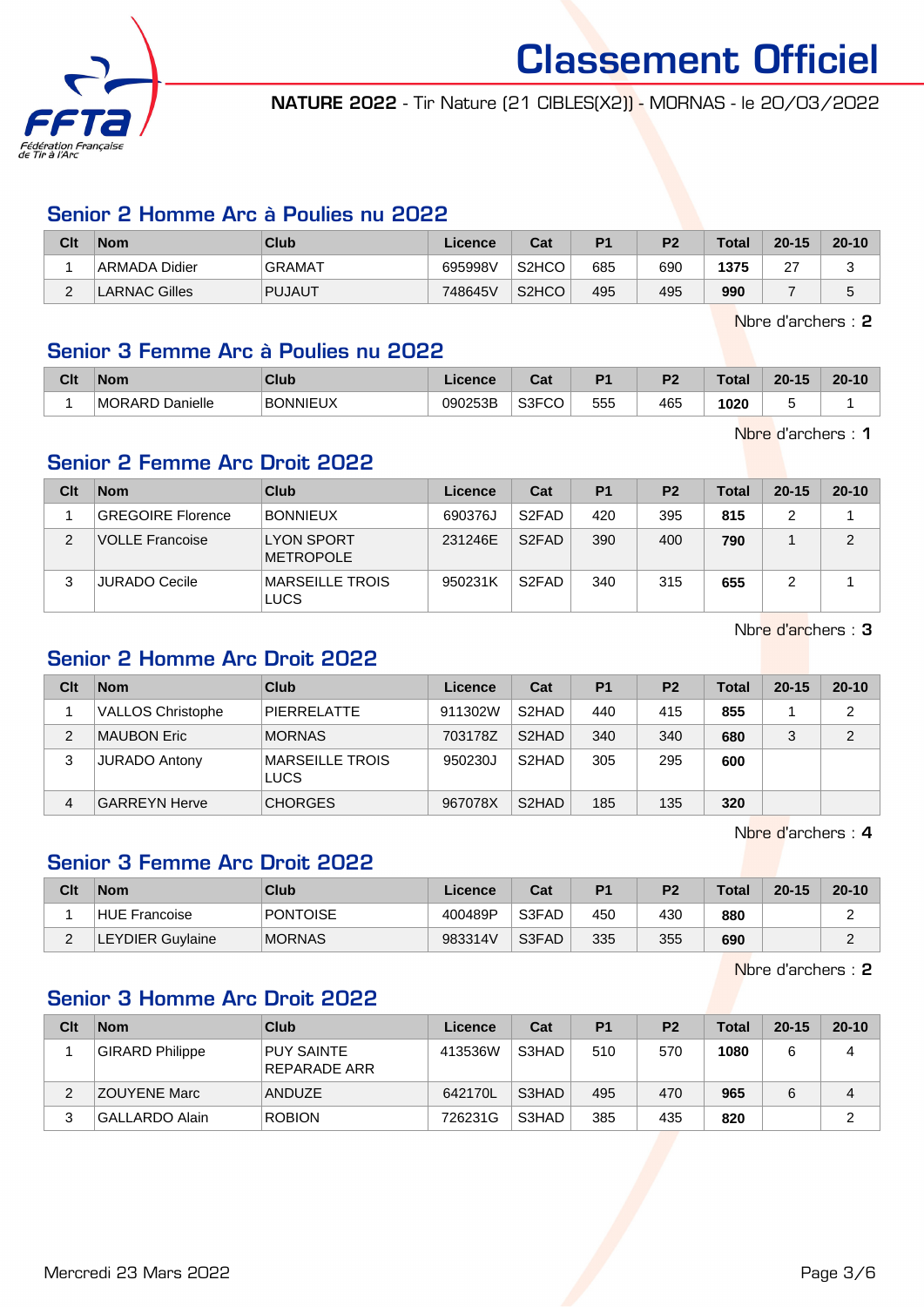

NATURE 2022 - Tir Nature (21 CIBLES(X2)) - MORNAS - le 20/03/2022

# Senior 3 Homme Arc Droit 2022 (Suite)

| Clt | <b>Nom</b>               | Club                                  | Licence | Cat   | <b>P1</b> | P <sub>2</sub> | Total | $20 - 15$      | $20 - 10$      |
|-----|--------------------------|---------------------------------------|---------|-------|-----------|----------------|-------|----------------|----------------|
| 4   | <b>LEYDIER Jean Paul</b> | <b>MORNAS</b>                         | 943171L | S3HAD | 450       | 325            | 775   |                | $\overline{2}$ |
| 5   | <b>HENRY Herve</b>       | CAVAILLON                             | 936888G | S3HAD | 420       | 350            | 770   | $\mathfrak{p}$ |                |
| 6   | <b>THOMASSIN Alain</b>   | <b>MARSEILLE TROIS</b><br><b>LUCS</b> | 258038B | S3HAD | 320       | 420            | 740   |                |                |
|     | <b>MILLET Philippe</b>   | <b>SORGUES</b>                        | 613285P | S3HAD | 410       | 325            | 735   |                | 4              |
| 8   | <b>MALRIC Bernard</b>    | <b>ROBION</b>                         | 955638M | S3HAD | 315       | 395            | 710   |                |                |
| 9   | <b>CARO Robert</b>       | <b>BONNIEUX</b>                       | 417926T | S3HAD | 155       |                | 155   |                |                |

Nbre d'archers : 9

## Cadet Homme Arc Libre 2022

| Clt | <b>Nom</b>             | Club              | Licence | Cat         | P <sub>1</sub> | P <sub>2</sub> | <b>Total</b> | $20 - 15$ | $20 - 10$ |
|-----|------------------------|-------------------|---------|-------------|----------------|----------------|--------------|-----------|-----------|
|     | WATELET Theophil       | ROCHEFORT DU GARD | 895801X | CHTL        | 570            | 630            | 1200         |           |           |
|     | <b>GAUTIER Florian</b> | <b>VENTABREN</b>  | 960334S | <b>CHTL</b> | 580            | 575            | 1155         |           |           |

Nbre d'archers : 2

## Junior Femme Arc Libre 2022

| Clt | $\mathsf{Nom}$     | Club                                 | Licence | Cat         | P <sub>1</sub> | P <sub>2</sub> | <b>Total</b> | $20 - 15$ | $20 - 10$ |
|-----|--------------------|--------------------------------------|---------|-------------|----------------|----------------|--------------|-----------|-----------|
|     | <b>GIET Merryl</b> | <b>LES ARCHERS DU</b><br><b>DAHU</b> | 015211J | <b>JFTL</b> | 525            | 470            | 995          |           |           |

Nbre d'archers : 1

## Junior Homme Arc Libre 2022

| Clt | <b>Nom</b>          | <b>Club</b>      | <b>licence</b> | Cat  | D4  | Dr. | Total | $20 - 15$ | $20 - 10$ |
|-----|---------------------|------------------|----------------|------|-----|-----|-------|-----------|-----------|
|     | <b>DENE</b><br>Axel | <b>VENTABREN</b> | 890072V        | JHTL | 595 | 605 | 1200  |           |           |

Nbre d'archers : 1

# Senior 1 Femme Arc Libre 2022

| Clt | <b>Nom</b>               | Club                     | Licence | Cat                | P <sub>1</sub> | P <sub>2</sub> | Total | $20 - 15$ | $20 - 10$ |
|-----|--------------------------|--------------------------|---------|--------------------|----------------|----------------|-------|-----------|-----------|
|     | EYMARD Anais             | <b>ST MARTIN DE CRAU</b> | 883979X | S <sub>1</sub> FTL | 705            | 665            | 1370  | 15        |           |
| ∠   | <b>TRUTEAU Eglantine</b> | <b>VENTABREN</b>         | 811710U | S <sub>1</sub> FTL | 645            | 680            | 1325  |           | J         |
|     | <b>BRUN Manon</b>        | <b>PIERRELATTE</b>       | 925388G | S <sub>1</sub> FTL | 630            | 675            | 1305  |           |           |

Nbre d'archers : 3

## Senior 2 Femme Arc Libre 2022

| Clt | Nom                       | <b>Club</b>   | <b>cence</b><br>∟ıu       | <b>That</b><br>uai | D4  | DC. | <b>Total</b> | $-4E$<br>20 <sub>1</sub> | $20 -$<br>10۰ |
|-----|---------------------------|---------------|---------------------------|--------------------|-----|-----|--------------|--------------------------|---------------|
|     | <b>MAUBON</b><br>Isabelle | <b>MORNAS</b> | חמסו<br>702<br>w<br>∟∠ه ۱ | 0.05<br>ا∠ت<br>--  | 690 | 685 | 1375         | つに<br>∼                  |               |

Nbre d'archers : 1

## Senior 2 Homme Arc Libre 2022

|  | <b>Clt</b> | ∣Nom | Club | icence | Cat | D <sub>1</sub> | P <sub>2</sub> | <b>Total</b> | $20 - 15$ | $20 - 10$ |
|--|------------|------|------|--------|-----|----------------|----------------|--------------|-----------|-----------|
|--|------------|------|------|--------|-----|----------------|----------------|--------------|-----------|-----------|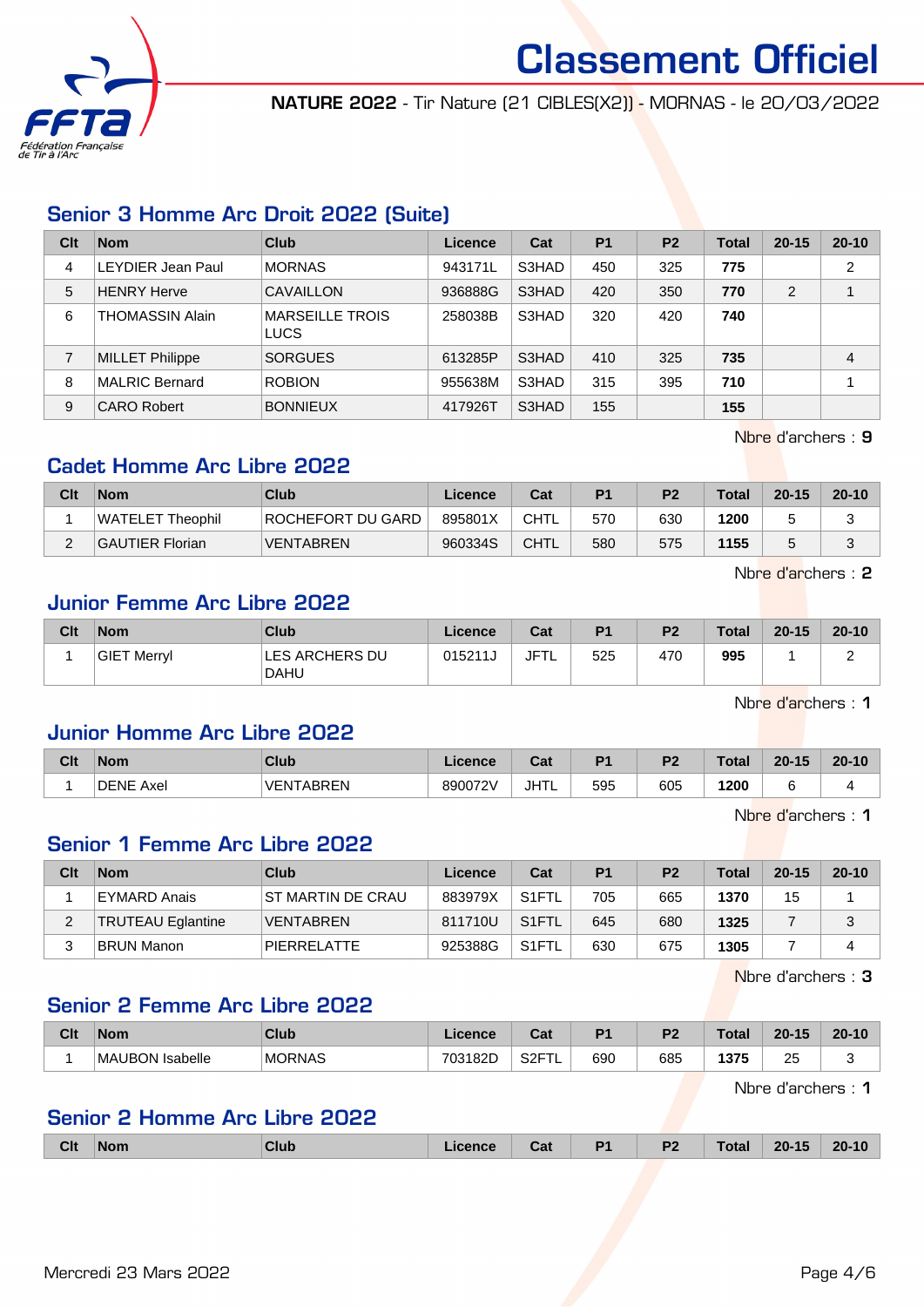

NATURE 2022 - Tir Nature (21 CIBLES(X2)) - MORNAS - le 20/03/2022

## Senior 2 Homme Arc Libre 2022 (Suite)

| Clt            | <b>Nom</b>                | Club                                       | <b>Licence</b> | Cat                | P <sub>1</sub> | P <sub>2</sub> | Total | $20 - 15$ | $20 - 10$    |
|----------------|---------------------------|--------------------------------------------|----------------|--------------------|----------------|----------------|-------|-----------|--------------|
|                | <b>HOUBRON Laurent</b>    | PIERRELATTE                                | 768148U        | S <sub>2</sub> HTL | 695            | 710            | 1405  | 15        | 1            |
| 2              | <b>BRUN Michel</b>        | <b>PIERRELATTE</b>                         | 920568T        | S <sub>2</sub> HTL | 700            | 695            | 1395  | 14        |              |
| 3              | <b>FOULON Jean Pierre</b> | <b>SAINT PAUL TROIS</b><br><b>CHATEAUX</b> | 782218M        | S <sub>2</sub> HTL | 690            | 700            | 1390  | 13        | 3            |
| $\overline{4}$ | <b>MORETTO Jean-Yves</b>  | <b>MARSEILLE TROIS</b><br>LUCS             | 740882G        | S <sub>2</sub> HTL | 665            | 695            | 1360  | 11        | 2            |
| 5              | <b>DEBIASI Frederic</b>   | <b>CARNOUX EN</b><br><b>PROVENCE</b>       | 410621C        | S <sub>2</sub> HTL | 665            | 660            | 1325  | 20        | 6            |
| 6              | <b>LUNEL David</b>        | <b>BONNIEUX</b>                            | 031241H        | S <sub>2</sub> HTL | 560            | 605            | 1165  | 3         | $\mathbf{1}$ |
| 7              | <b>GAUTIER Thierry</b>    | VENTABREN                                  | 013759F        | S <sub>2</sub> HTL | 555            | 560            | 1115  | 6         | 3            |
| 8              | <b>JOLY Emmanuel</b>      | <b>LABLACHERE</b>                          | 898215W        | S <sub>2</sub> HTL | 540            | 560            | 1100  |           | 2            |

Senior 3 Femme Arc Libre 2022

| Clt | <b>Nom</b>                        | Club   | Licence | Cat               | D <sub>1</sub> | P <sub>2</sub> | <b>Total</b> | $20 - 15$ | $20 - 10$ |
|-----|-----------------------------------|--------|---------|-------------------|----------------|----------------|--------------|-----------|-----------|
|     | <b>NORTES ALCARAZ</b><br>Mireille | LE MUY | 727292K | S <sub>3</sub> FT | 650            | 645            | 1295         | 14        |           |

Nbre d'archers : 1

Nbre d'archers : 8

## Senior 3 Homme Arc Libre 2022

| Clt | <b>Nom</b>          | Club                          | Licence | Cat   | P <sub>1</sub> | P <sub>2</sub> | <b>Total</b> | $20 - 15$ | $20 - 10$ |
|-----|---------------------|-------------------------------|---------|-------|----------------|----------------|--------------|-----------|-----------|
|     | ∣GAY Jean Francois. | LES PENNES<br><b>MIRABEAU</b> | 467957Z | S3HTL | 700            | 690            | 1390         | 16        |           |
| ົ   | METAYER Erick       | <b>ISTRES</b>                 | 302211R | S3HTL | 635            | 615            | 1250         |           | ື         |

Nbre d'archers : 2

## Senior 2 Homme Arc Chasse 2022

| Clt | <b>Nom</b>             | <b>Club</b>    | Licence | <b>The State of Street</b><br>ual | D <sub>4</sub> | ng. | Total | $20 - 15$ | $20 - 10$ |
|-----|------------------------|----------------|---------|-----------------------------------|----------------|-----|-------|-----------|-----------|
|     | <b>FAVENNEC Johnny</b> | <b>SORGUES</b> | 883182F | S <sub>2</sub> H <sub>A</sub> C   | 420            | 280 | 700   |           |           |

Nbre d'archers : 1

# Senior 3 Homme Arc Chasse 2022

| Clt | <b>Nom</b>              | Club              | Licence | Cat   | P <sub>1</sub> | P <sub>2</sub> | Total | $20 - 15$ | $20 - 10$ |
|-----|-------------------------|-------------------|---------|-------|----------------|----------------|-------|-----------|-----------|
|     | <b>INAREJOS Ricardo</b> | <b>BONNIEUX</b>   | 402573E | S3HAC | 510            | 495            | 1005  |           | 4         |
| 2   | <b>GILHODES Gerard</b>  | <b>SORGUES</b>    | 860658Y | S3HAC | 470            | 515            | 985   | 6         | 3         |
| 3   | ALIBERT Jean Michel     | LA VALETTE DU VAR | 634123P | S3HAC | 515            | 425            | 940   |           |           |
| 4   | <b>PALADAN Patrick</b>  | ROCHEFORT DU GARD | 714227J | S3HAC | 485            | 455            | 940   |           | 2         |
| 5   | DELVAUX Didier          | <b>BONNIEUX</b>   | 387856H | S3HAC | 280            | 220            | 500   |           | 2         |

Nbre d'archers : 5

Nombre total d'archers : 76